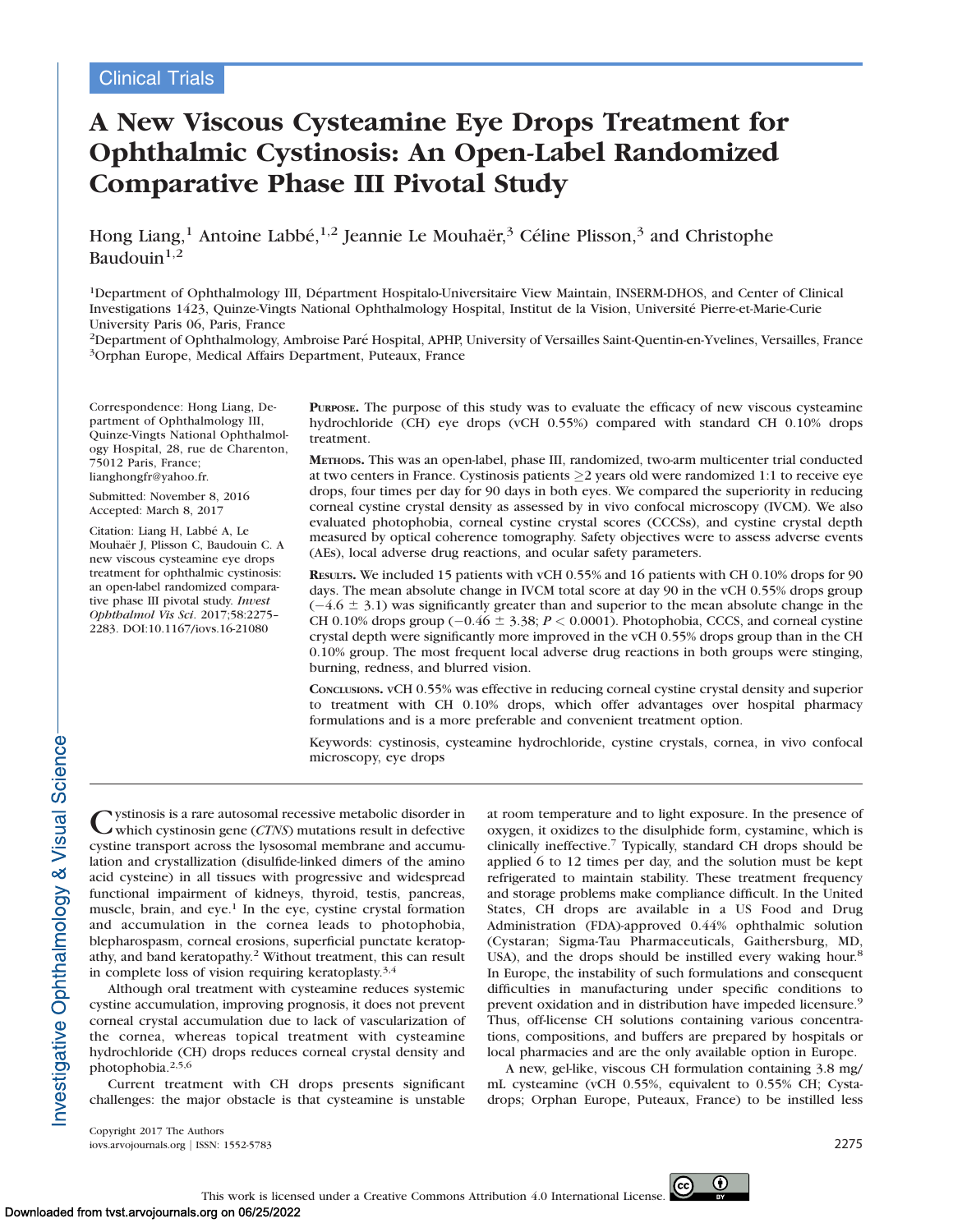frequently than standard CH drops was developed.10 The vCH 0.55% drops solution contains carmellose sodium as a viscous agent, prolonging the precorneal residence time, and can be stored at room temperature up to 7 days after opening. In the current study, treatment with vCH 0.55% drops versus treatment with the French standard CH 0.10% drops were compared for efficacy and superiority in cystinosis patients.

# MATERIALS AND METHODS

## Study Design

This was an open-label, phase III, randomized, two-arm multicenter trial conducted at two centers in Paris and Lyon, France, in 2013. Cystinosis patients  $\geq 2$  years old were randomized 1:1 to receive vCH 0.55% drops or standard CH (CH 0.10%) drops, with instillations of 1 drop per eye, four times per day, for 90 days in both eyes. The primary objective was to compare the efficacy of vCH 0.55% drops to CH 0.10% drops for superiority in reducing corneal cystine crystal density as assessed by in vivo confocal microscopy (IVCM) total score as described previously.9 Secondary efficacy objectives were to evaluate photophobia, corneal cystine crystal scores (CCCSs) by slit-lamp examination, and cystine crystal depth measured by optical coherence tomography (OCT).<sup>9</sup> Adverse events (AEs), local adverse drug reactions (LADRs), ocular safety parameters, and tolerability were assessed through the Comparison of Ophthalmic Medications for Tolerability (COM-Tol) questionnaire.

## Ethical Considerations

The study was approved by the independent ethics committee of Paris, Ile de France II and conducted in accordance with the Declaration of Helsinki, International Conference on Harmonisation Guidelines for Good Clinical Practice, and applicable European and French regulations. Written informed consent was obtained from patients  $\geq$ 18 years old and from both parents of patients <18 years old before being included in the trial. The clinical trial registry number is EudraCT No. 2009- 012-564-13.

## Patient Population

Included patients had a previously determined white blood cell cystine concentration >1.5 nmol half-cystine/mg protein, corneal crystal deposits as attested by a slit-lamp examination within 3 months prior to inclusion, and ability to comply with all study procedures including an eyewash regimen of four instillations per day. Patients were not included if they were less than 2 years of age or had an uncontrolled hepatic disorder, cardiovascular disease, neurologic disease, or cancer; hypersensitivity to cysteamine or any drop excipients (disodium edetate, benzalkonium chloride solution, carmellose sodium [Blanose 12M31P; Sevron Ltd, Preston, UK], citric acid monohydrate, sodium hydroxide); laboratory test results out of the normal range according to the reference laboratory values, unless they were considered clinically insignificant; or were pregnant, breast-feeding, or of child-bearing potential and not using an effective contraception method.

#### **Treatments**

Patients were to administer one drop of vCH 0.55% drops or CH 0.10% drops in each eye four times per day at approximately 8 AM, 12 PM, 4 PM, and 8 PM. vCH 0.55% drops (3.8 mg/mL cysteamine, equivalent to 0.55% CH; Cystadrops; Orphan Europe) are from a clear, sterile, viscous

solution and are provided in a dark glass vial containing 5 mL. CH 0.10% drops (AGEPS, AP-HP Hospital Pharmacies, Paris, France) was supplied as a powder in vials and reconstituted weekly to a volume of 5 mL with 0.9% sodium chloride solution. Patients reported daily study treatment compliance in a paper-based diary.

#### Efficacy Assessments

Efficacy assessments were performed at inclusion (day 1) and on days 30 and 90. IVCM score in eligible patients old enough to tolerate the procedure was evaluated as previously described.<sup>11</sup> Clinician-assessed photophobia was assessed on a scale of 0 (absence) to 5 (extreme) for each eye using a slitlamp. CCCS was assessed by slit-lamp examination with a range from: 0.00 (for clarity at the center) to 3.00 (greatest recognizable crystal density) in 0.25 increments.<sup>2</sup> The depth of the cystine crystal deposits in the cornea was assessed by OCT and expressed in micrometers.

# Safety Assessments

LADRs (stinging, redness, burning, blurred vision, and itching) and their duration and severity were reported by patients daily on diary cards after each instillation. AEs/severe AEs (SAEs) were collected at inclusion, at center visits on days 30 and 90, and by phone on day 60. Medically important events also had to be reported and included severe redness of 50% of the conjunctival surface that did not blanch with 1:1000 topical epinephrine; persistent pain that interfered with daily activities; decrease in visual acuity from corneal damage that was greater than one line (more than five letters) on a log scale; and corneal neovascularization.

Ocular safety parameters were assessed during ophthalmologic examinations at center visits on days 1, 30, and 90. Examinations assessed visual acuity and contrast sensitivity on a logMAR scale; corneal irregularities or suspicion of keratoconus, and any degenerative changes in corneal shape by ocular topography; intraocular pressure; corneal epithelium integrity by corneal fluorescein staining and slit-lamp examination; ocular fundus; and refraction.

The tolerability of vCH 0.55% drops was assessed at days 30 and 90 using the COMTol questionnaire to capture topical therapy common side effects frequency.12 The questionnaire, provided to adult patients, also measures the extent to which side effects and any associated limitations in routine living activities interfere with health-related quality of life, medication compliance, and patient's satisfaction with the medication.

## Randomization and Blinding

Patients were randomized 1:1 to vCH 0.55% drops or CH 0.10% drops using an interactive voice/web randomization system that assigned patients according to a randomization list produced by the service provider. Patients were stratified according to IVCM status (done/not done) and age class (<12 years, 12 to  $\langle 18 \rangle$  years, and  $\geq 18 \rangle$  years/adult). Due to the different viscosities of the study treatments, the study was open label. However, IVCM images were evaluated and scored by an independent reader who was blinded to the treatments.

#### Statistical Analysis

A minimum sample size calculation was made based on the mean IVCM total score reduction results observed after 3 months of treatment from the previous pilot study.10 Mean change in IVCM total score was assumed to be 0 with CH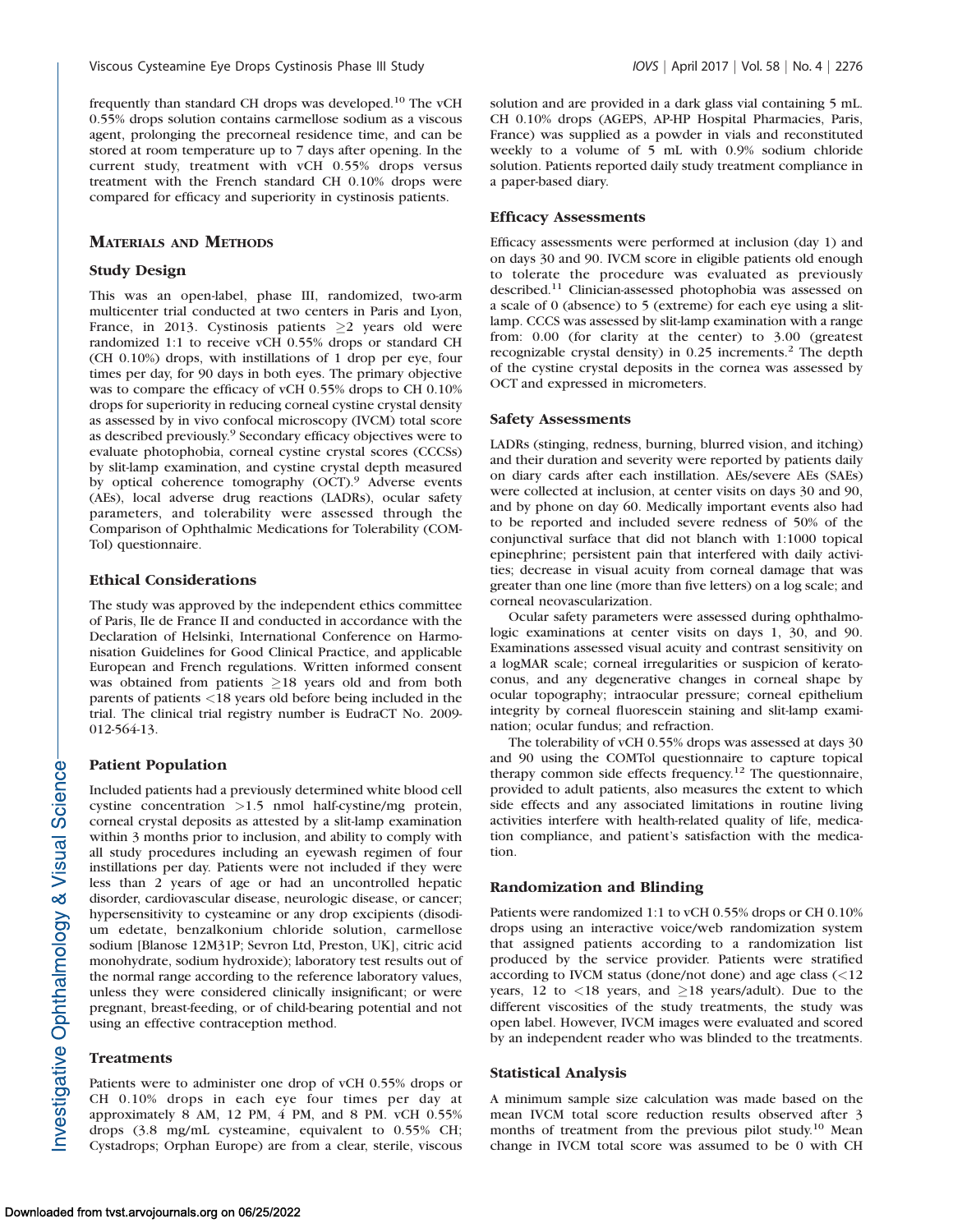

FIGURE 1. Patient disposition. Patients included in the study at two centers in France (Paris and Lyon) were randomized 1:1 to vCH 0.55% drops or CH 0.10% drops. Randomization was by patient but analysis was by individual eyes. One patient was lost to follow-up after randomization and not treated. All treated patients were included in the safety and full analysis sets. Patients were stratified by IVCM capability, and only eyes for which IVCM was performed at baseline were included in the analysis for the primary efficacy end point (vCH 0.55% drops: 22 eyes; CH 0.10% drops: 20 eyes). Eight patients had major protocol deviations that excluded them from the per-protocol set (vCH 0.55% drops:  $N = 12$  [24 eyes]; CH 0.10% drops:  $N = 21$  [22 eyes]). IVCM could only be performed in one eye for two patients in the CH 0.10% drops SS/FAS (\*) and for one patient in the CH 0.10% drops PPS (\*\*).

0.10% drops and  $-3.0 \pm 2.0$  (SD) with vCH 0.55%. With a twosided  $\alpha$  of 0.05, power at 90%, and estimated losses to followup of 10% per group, the calculation yielded a minimum size of 12 patients in each treatment arm (total of 24 patients) eligible for IVCM. Statistical analyses were performed using SAS version 9.2 (SAS Institute, Cary, NC, USA), and  $P < 0.05$  indicated a significant difference. Analyses for all quantitative and categorical variables were descriptive. Unless otherwise indicated, all results presented are for the safety set/full-analysis set (SS/FAS), which included all randomized patients/eyes who received at least one dose of the study product. The per-protocol set (PPS) included all patients/eyes in the SS/FAS who had no major protocol deviations that might affect efficacy assessment. The unit of analysis was each eye.

For the primary efficacy criterion, the IVCM total score change at day 90 from baseline was assessed using a generalized estimating equation (GEE) model. This method accounts for intereye correlation and repeated measures in the same patient and is particularly appropriate for small population sizes.

The superiority of vCH 0.55% drops over CH 0.10% drops was concluded if the lower bound of the 95% confidence interval (95% CI, determined from the GEE model) for the difference in absolute change in IVCM total score between the two treatment arms (CH 0.10% drops minus vCH 0.55% drops) at day 90 was greater than 0. For secondary efficacy criteria, at day 90, changes from baseline were analyzed using a parametric analysis of covariance.

#### **RESULTS**

## Patient Disposition and Characteristics

Thirty-two cystinosis patients were included in the study between January 9, 2013, and June 28, 2013 (Fig. 1). After randomization, one adult patient in the CH 0.10% drops group was lost to follow-up before treatment began, leaving 15 patients treated with vCH 0.55% drops and 16 patients treated with CH 0.10% drops (the SS/FAS). All 31 treated patients

completed the study, and 23 (74.2%) completed study without a major protocol deviation (the PPS) that could have affected efficacy assessments. Sex ratios were nearly equivalent in both groups, but mean age was slightly higher in the vCH 0.55% drops group (Table 1). Eleven patients in each group underwent IVCM analysis.

## Treatment Compliance

Calculated compliance from patient diaries was  $\geq$ 90% for 93% of the patients in the vCH 0.55% drops group (14 patients) and for 88% of the patients in the CH 0.10% group (14 patients).

TABLE 1. Demographics and Disease Characteristics at Baseline

|                                   | vCH 0.55%<br>Drops, | CH 0.10%<br>Drops, | All,            |
|-----------------------------------|---------------------|--------------------|-----------------|
| Characteristic                    | $N=15$              | $N=16$             | $N = 31$        |
| Sex, $n$ $(\%)$                   |                     |                    |                 |
| Male                              | 7 (46.7)            | 8(50.0)            | 15(48.4)        |
| Female                            | 8(53.3)             | 8(50.0)            | 16(51.6)        |
| Age at time of inclusion, y       |                     |                    |                 |
| Mean $\pm$ SD                     | $19.2 \pm 15.5$     | $15.1 \pm 10.3$    | $17.1 \pm 13.0$ |
| Age group, $n$ $(\%)$             |                     |                    |                 |
| $<12$ y                           | 5(33.3)             | 8(50.0)            | 13 (41.9)       |
| $12 - 18y$                        | 3(20.0)             | 3(18.8)            | 6(19.4)         |
| Adult                             | 7(46.7)             | 5(31.3)            | 12 (38.7)       |
| IVCM status by age group, $n$ (%) |                     |                    |                 |
| No IVCM                           | 4(26.7)             | 5(31.3)            | 9(29.0)         |
| IVCM/ $<$ 12 y                    | 2(13.3)             | (25.0)             | 6(19.4)         |
| IVCM/12- $<$ 18 y                 | 2(13.3)             | 2(12.5)            | 4(12.9)         |
| <b>IVCM/adult</b>                 | 7(46.7)             | 5(31.3)            | 12 (38.7)       |
|                                   |                     |                    |                 |

Results shown are for the SS/FAS.  $N$ , number of patients in group;  $n$ , number of patients with characteristic.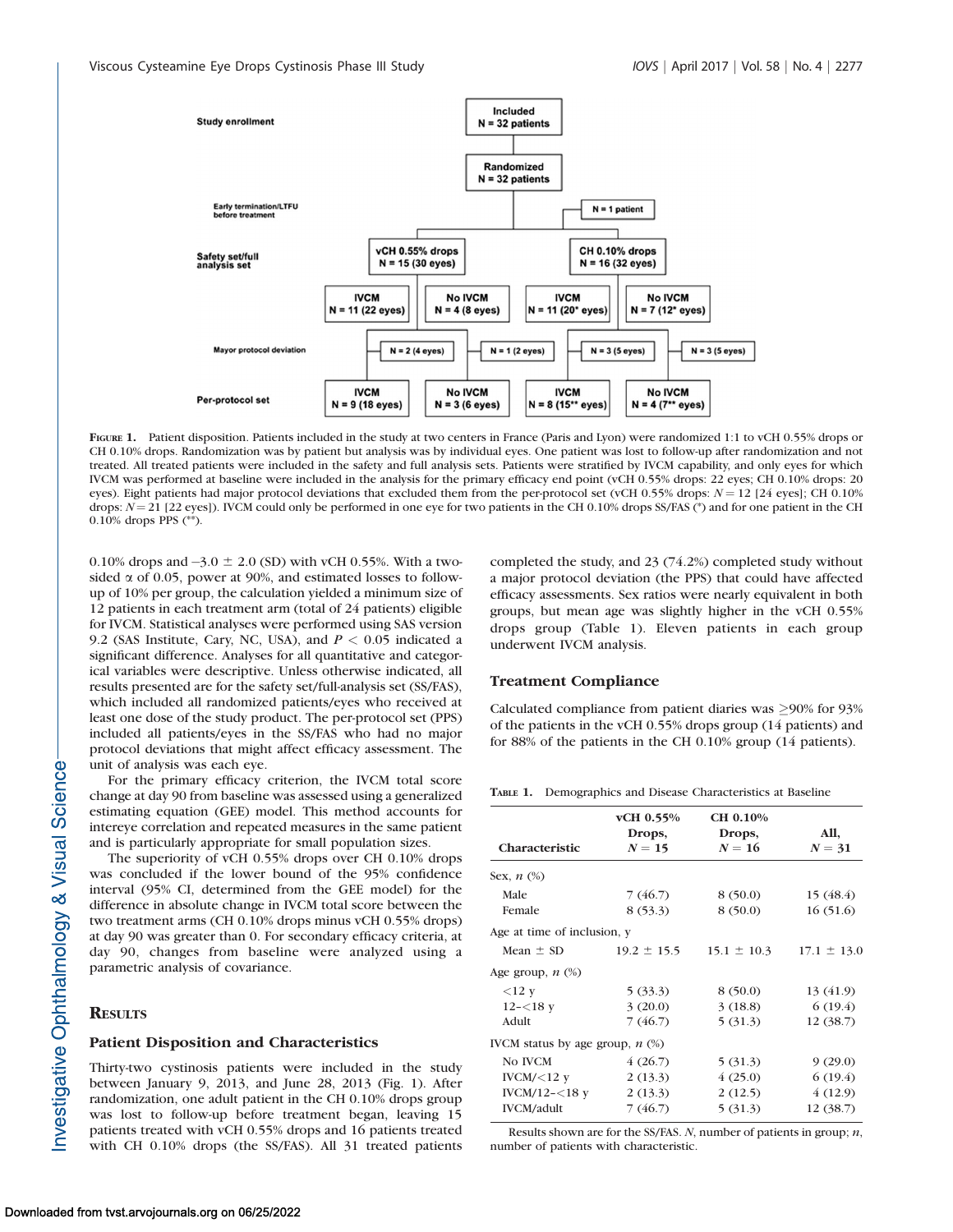| Variable                                 | $\boldsymbol{n}$ | vCH 0.55% Drops, $N = 22$ Eyes | $\boldsymbol{n}$ | CH 0.10% Drops, $N = 20$ Eyes | P Value                 |  |
|------------------------------------------|------------------|--------------------------------|------------------|-------------------------------|-------------------------|--|
| <b>IVCM</b> total score at baseline      |                  |                                |                  |                               |                         |  |
| Mean $\pm$ SD                            | 20               | $10.6 \pm 4.2$                 | 20               | $10.8 \pm 3.5$                |                         |  |
| Range                                    |                  | 3.2 to 19.0                    |                  | 4.2 to 16.2                   |                         |  |
| IVCM total score at day 90               |                  |                                |                  |                               |                         |  |
| Mean $\pm$ SD                            | 20               | $6.0 \pm 2.1$                  | 17               | $9.8 \pm 3.8$                 | $0.001*$                |  |
| Range                                    |                  | $2.0 \text{ to } 9.6$          |                  | 5.0 to 17.7                   |                         |  |
| Absolute change in IVCM from baseline    |                  |                                |                  |                               |                         |  |
| Mean $\pm$ SD                            | 20               | $-4.6 \pm 3.1$                 | 17               | $-0.5 \pm 3.4$                | $< 0.0001$ <sup>+</sup> |  |
| Range                                    |                  | $-11.0$ to $-0.6$              |                  | $-7.6$ to 6.5                 |                         |  |
| Relative change in IVCM from baseline, % |                  |                                |                  |                               |                         |  |
| Mean $\pm$ SD                            | 20               | $-40.4 \pm 16.0$               | 17               | $-0.7 \pm 33.0$               |                         |  |
| Range                                    |                  | $-64.7$ to $-8.3$              |                  | $-46.9$ to 63.1               |                         |  |

TABLE 2. IVCM Total Scores and Changes Between Baseline and Day 90

Results shown are for the SS/FAS.  $N$ , number of eyes eligible for IVCM;  $n$ , number of eyes analyzed.

\* Student's t-test reflecting the difference in the absolute IVCM scores between the two groups at day 90.

† General estimating equations model.

## Treatment Efficacy

Mean IVCM total scores  $(\pm SD)$  decreased during the study from 10.6  $\pm$  4.2 at baseline to 6.0  $\pm$  2.1 at day 90 (P = 0.001) in the vCH 0.55% drops group and from  $10.8 \pm 3.5$  at baseline to  $9.8 \pm 3.8$  in the CH 0.10% group (Table 2; Fig. 2A). Compared with IVCM images at day 1 (Fig. 2B), a decrease of crystals was clearly found in the group of CH 0.55% at 30 (Fig. 2C) and 90 days (Fig. 2D). However, compared with day 1 (Fig. 2E), no obvious difference was found in the group of CH 0.10% at 30 (Fig. 2F) and 90 days (Fig. 2G). The day 90 score was significantly lower in the vCH 0.55% drops group than in the CH0.10% group ( $P = 0.001$ ). For the primary efficacy end point, the absolute change in IVCM total score at day 90 was  $-4.6 \pm 3.1$  (relative change:  $-40 \pm 16\%$ ) in the vCH 0.55% drops group, which was significantly greater than the absolute change of  $-0.46 \pm 3.38$  (relative change:  $-0.7 \pm 33.0\%$ ) in the CH 0.10% group ( $P < 0.0001$ ). The difference between the absolute changes was 3.8 (95% CI, 2.1-5.6), indicating that vCH 0.55% drops were superior to CH 0.10%. These results were supported by similar findings in the PPS eye population in which vCH 0.55% drops were also superior to CH 0.10% (data not shown). IVCM scores for individual corneal layers in the vCH 0.55% drops group were markedly lower at day 90 than at baseline and, for most layers, were already lower than baseline by day 30 (Fig. 3). IVCM scores in the individual corneal layers at both time points also tended to be lower in

the vCH 0.55% drops group than in the CH 0.10% group. Clinician-assessed photophobia in the vCH 0.55% drops group decreased during the study, paralleling the decrease in IVCM total score (Fig. 4). In contrast, the photophobia score did not decrease in the CH 0.10% drops group. At day 90, the mean absolute reduction in the photophobia score was significantly greater in the vCH 0.55% drops group than in the CH 0.10% drops group ( $P = 0.0048$ ; Table 3). These results were supported by similar findings in the PPS eye population, with no decrease in photophobia in the CH 0.10% drops group (data not shown).

Mean CCCS in the vCH 0.55% drops group also decreased in parallel with mean IVCM total score (Fig. 4). However, CCCS did not decrease in the CH 0.10% group, and at day 90, the reduction in CCCS was significantly greater in the vCH 0.55% drops group than in the CH 0.10% group ( $P = 0.0015$ ; Table 3). Corneal crystal depth also decreased in the vCH 0.55% drops group but not in the CH 0.10% group. These results were supported by similar findings in the PPS eye population, with no decrease in either CCCS or corneal crystal depth in the CH 0.10% group (data not shown).

## Instillation Safety and Reactions

A total of 123 AEs were reported during the study, with 54 (43.9%) reported by 10 patients in the vCH 0.55% drops group and 69 (56.1%) reported by 13 patients in the CH 0.10% drops

TABLE 3. Baseline Values and Absolute Changes in Secondary Efficacy Measures at Day 90

| <b>Measure</b>                                       | $\boldsymbol{n}$ | vCH 0.55% Drops, $N = 30$ | $\boldsymbol{n}$ | CH 0.10% Drops, $N = 32$ | P Value |
|------------------------------------------------------|------------------|---------------------------|------------------|--------------------------|---------|
| Photophobia, clinician-assessed, mean $\pm$ SD       |                  |                           |                  |                          |         |
| <b>Baseline</b>                                      | 30               | $1.87 \pm 1.17$           | 31               | $1.68 \pm 1.05$          |         |
| Change at day 90                                     | 30               | $-0.63 \pm 0.77$          | 31               | $0.07 \pm 0.44$          | 0.0048  |
| Corneal cystine crystal score, mean $\pm$ SD         |                  |                           |                  |                          |         |
| <b>Baseline</b>                                      |                  | $2.26 \pm 0.56$           |                  | $1.98 \pm 0.50$          |         |
| Change at day 90                                     | 30               | $-0.59 \pm 0.52$          | 30               | $0.11 \pm 0.24$          | 0.0015  |
| Corneal crystal depth by OCT, $\mu$ m, mean $\pm$ SD |                  |                           |                  |                          |         |
| <b>Baseline</b>                                      | 30               | $275 \pm 159$             | 29               | $260 \pm 167$            |         |
| Change at day 90                                     | 28               | $-46.3 \pm 55.3$          | 29               | $10.6 \pm 43.6$          | 0.0031  |
|                                                      |                  |                           |                  |                          |         |

Results shown are for the SS/FAS.  $N$ , number of eyes in group;  $n$ , number of eyes analyzed.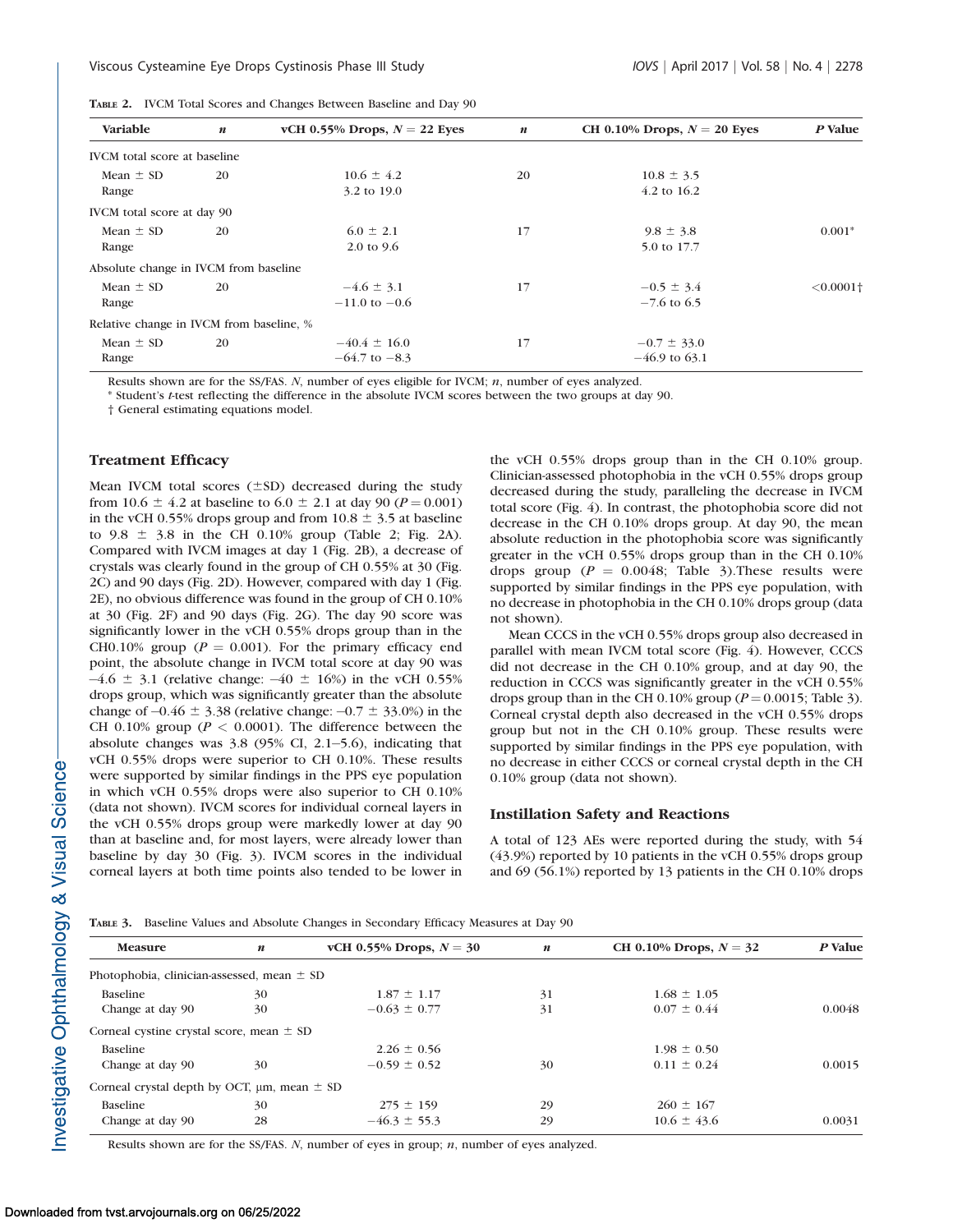

CH 0.10%

FIGURE 2. Change in IVCM total score from baseline to day 90. Mean IVCM total scores ( $\pm$ 95% CIs) were similar for both groups at baseline (day 1) and lower in both groups at days 30 and 90. The IVCM total score reduction at day 90 was significantly greater in the vCH 0.55% drops group than in the CH 0.10% group. Results shown are for the SS/FAS (A). Compared with images before treatment (B), a decrease of crystals was clearly found after the instillation of CH 0.55% 30 (C) and 90 days (D) later. However, compared with the initial image (E), IVCM showed no difference for corneal crystals in the anterior cornea stroma after the instillation of CH 0.10% 30 (F) and 90 days (G) later. Images:  $400 \times 400$  µm.

group (Table 4). None of the AEs were severe, and only two patients in the vCH 0.55% drops group and one patient in the CH 0.10% drops group reported treatment-related AEs. Most of the AEs were classified as eye disorders. Two patients in the vCH 0.55% drops group and one patient in the CH 0.10% drops group discontinued treatment temporarily due to AEs that were not considered related to treatment (allergic conjunctivitis and dizziness, respectively). There were four SAEs reported in the study, but none were considered to be related to treatment. There were no deaths in the study.

All 15 patients (100%) in the vCH 0.55% drops group and 11 (68.8%) patients in the CH 0.10% drops group reported LADRs (Table 4). In both groups, the most frequently reported LADR at instillation was stinging. Burning, redness, and blurred vision were also reported by approximately 60% to 67% of the patients in the vCH 0.55% drops group and by 25% to 44% of the patients in the CH 0.10% drops treatment arm. ''Other'' LADRs were mainly sticky eyes and sticky eyelashes reported by patients in the vCH 0.55% drops group, which were likely due to the viscosity of the product. Overall, 83.4% of the LADRs were mild or moderate in intensity, 16.2% were severe, and 0.3% were insufferable. More than 98% of the LADRs at instillation lasted less than 1 hour. Of those lasting more than 1 hour, 42.5% were redness and 22.5% were blurred vision. None of the LADRs resulted in discontinuation of treatment.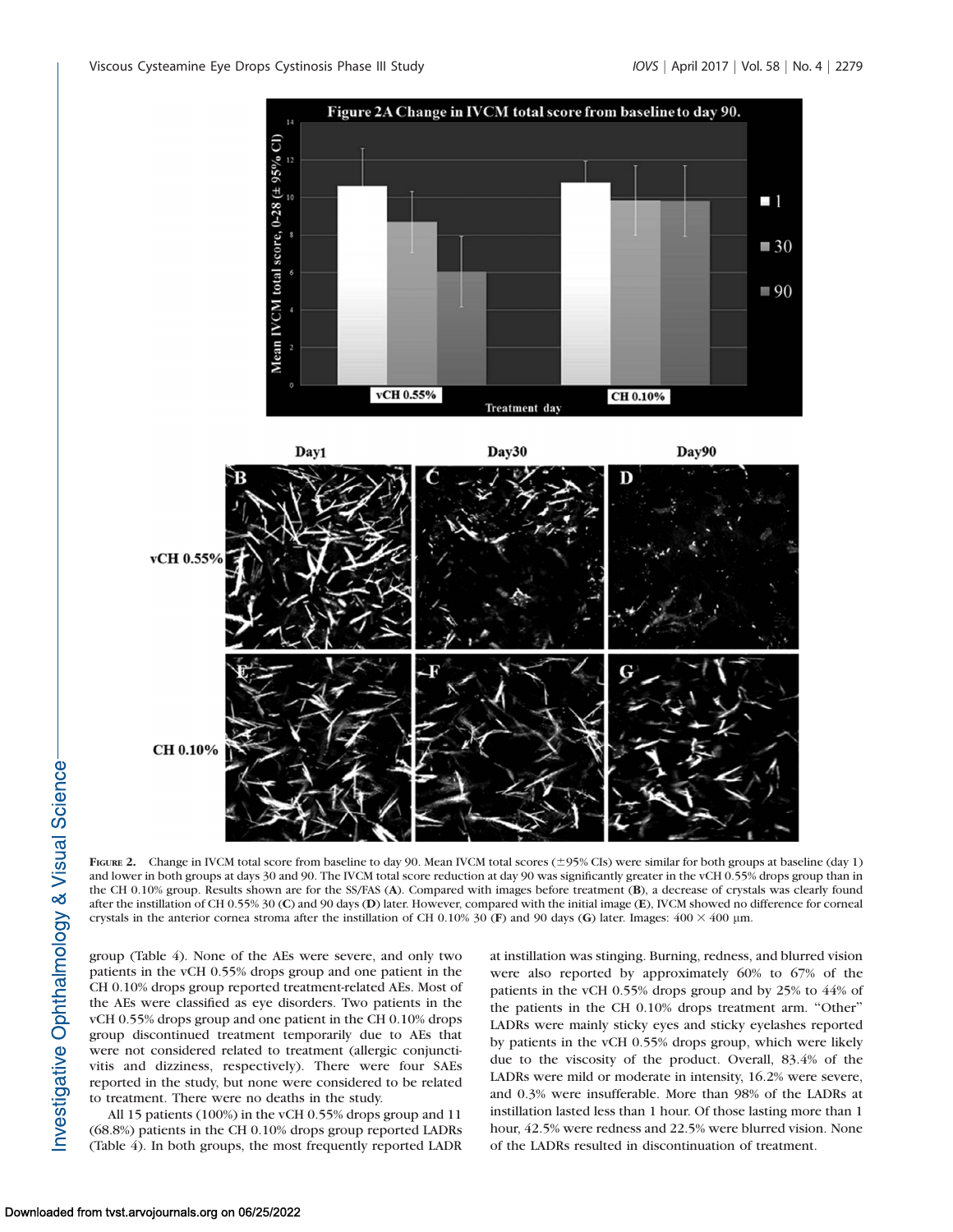

2.95

A

4

3

FIGURE 3. IVCM scores by corneal layer. Mean IVCM scores ( $\pm$ 95% CIs) for individual corneal layers at days 1, 30, and 90 are shown for the vCH 0.55% drops group (A) and CH 0.10% drops group (B). IVCM scores were highest in the stromal layers, which constitute 90% of the corneal thickness. Results shown are for the SS/FAS.

Basal epithelium | Bowman s layer | Superficial stroma | Medium stroma |

D1 D30 D90

D1 D30 D90

D1 D30 D90

# Ocular Safety Parameters

 $\circ$ 

D1 D30 D90

Epithelium

Evaluation of ocular safety parameters revealed no safety issues in either group (Table 5). However, improvements in visual acuity, visual contrast sensitivity, and corneal staining tended to be greater in the vCH 0.55% drops group than in the CH 0.10% drops group. There were no medically significant changes to intraocular pressure, eye fundus, corneal irregularities assessed by corneal topography, or refraction.

D1 D30 D90

## Tolerability Questionnaire

We asked just the adult patients in the vCH 0.55% drops group to use the COMTol, and five patients completed the COMTol questionnaire at baseline and at days 30 and 90, so the results must be interpreted with caution. At baseline, scores for all questionnaire items were generally low, indicating that most patients were satisfied with their existing CH treatment. Overall, two patients were very satisfied, two patients were somewhat satisfied, and one patient was very dissatisfied with their treatment prior to the study. At day 90, two patients were very satisfied and three patients were somewhat satisfied with vCH 0.55% drops treatment. At day 90, all five patients indicated a preference for vCH 0.55% drops over their previous CH treatment.

D1 D30 D90

Deep stroma

D1 D30 D90

Endothelium

# **DISCUSSION**

This study demonstrated that vCH 0.55% drops are effective at reducing corneal crystal density determined by IVCM, photophobia, CCCS, and corneal crystal depth in cystinosis patients. After 90 days of four instillations per day treatment, corneal crystal density assessed by IVCM decreased by 40% in the vCH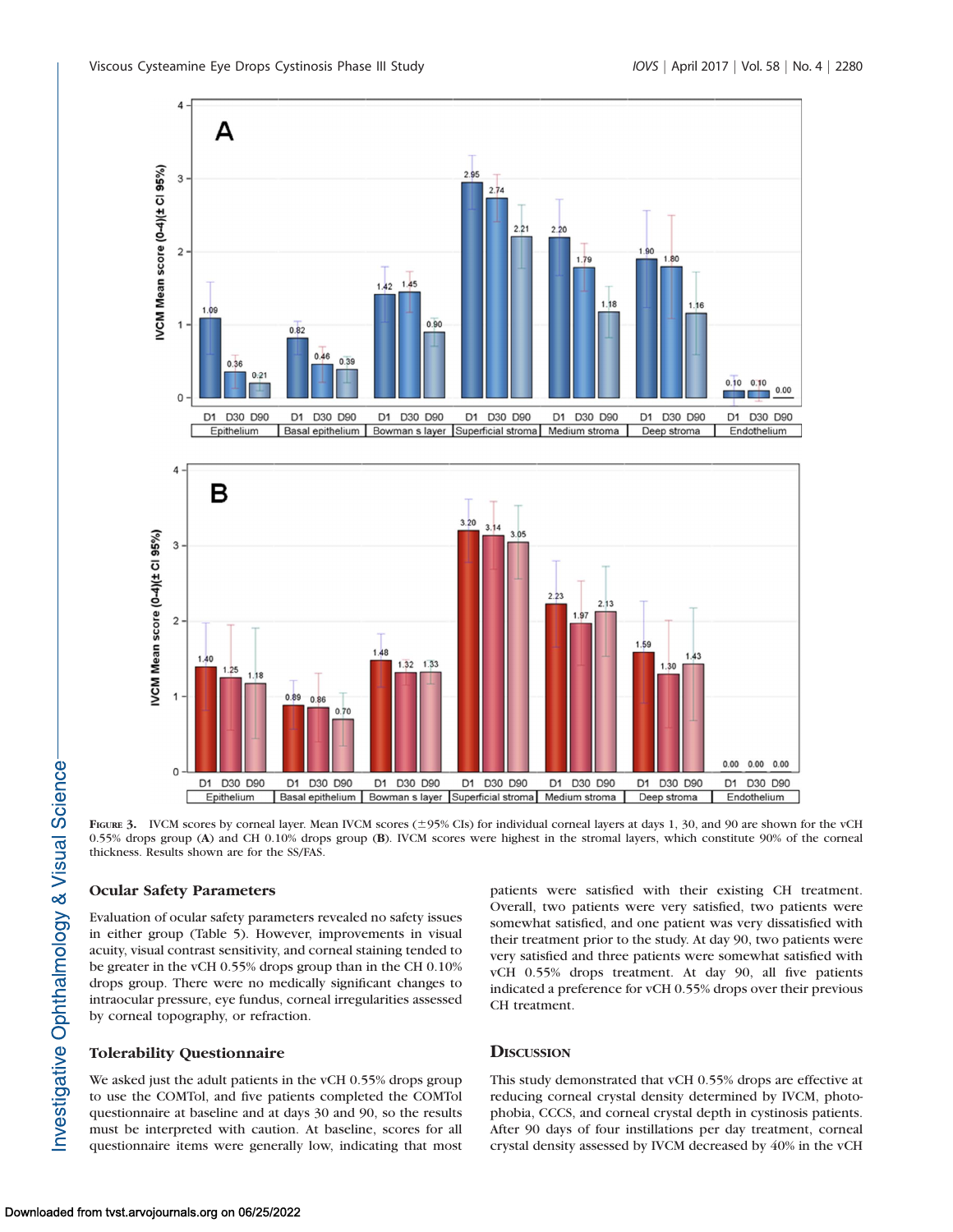

FIGURE 4. Improvements in photophobia and CCCS accompanied reductions in IVCM total score. Improvements in clinician-assessed photophobia, CCCS, and IVCM followed similar trends during the study. Photophobia and CCCS scores relative to baseline were lower at days 30 and 90 in the vCH 0.55% drops group but not in the CH 0.10% group. Improvements at day 90 were significantly greater in the vCH 0.55% drops group than in the CH 0.10% group. Results shown are for the SS/FAS.

0.55% drops group, with a decrease already evident after 30 days. The higher concentration and viscosity of the gel-like vCH 0.55% drops preparation, which increases the cornea contact time and allows the cysteamine to penetrate more

TABLE 4. Adverse Events and Local Reactions at Instillation

| vCH 0.55% Drops, CH 0.10% Drops,                                            |                                       |  |  |  |
|-----------------------------------------------------------------------------|---------------------------------------|--|--|--|
|                                                                             | Patients, $N = 15$ Patients, $N = 16$ |  |  |  |
|                                                                             |                                       |  |  |  |
| 10(66.7)                                                                    | 13 (81.3)                             |  |  |  |
| $\Omega$                                                                    | 0                                     |  |  |  |
| 2(13.3)                                                                     | 1(6.3)                                |  |  |  |
| 2(13.3)                                                                     | 2(12.5)                               |  |  |  |
| $\Omega$                                                                    | 0                                     |  |  |  |
| $\Omega$                                                                    | $\Omega$                              |  |  |  |
| Adverse events by system organ class in at least three patients, $n$ $(\%)$ |                                       |  |  |  |
| 5(33.3)                                                                     | 11 (68.8)                             |  |  |  |
| Infections and infestations<br>5(33.3)                                      | 6(37.5)                               |  |  |  |
| Local adverse drug reactions, $n$ (%)                                       |                                       |  |  |  |
| 15(100.0)                                                                   | 11 (68.8)                             |  |  |  |
| 12(80.0)                                                                    | 8(50.0)                               |  |  |  |
| 9(60.0)                                                                     | 7(43.8)                               |  |  |  |
| 10(66.7)                                                                    | 4(25.0)                               |  |  |  |
| 9(60.0)                                                                     | 4(25.0)                               |  |  |  |
| 6(40.0)                                                                     | 4(25.0)                               |  |  |  |
| 3(20.0)                                                                     | 3(18.8)                               |  |  |  |
|                                                                             |                                       |  |  |  |

Results shown are for the SS/FAS.  $N$ , number of patients in group;  $n$ , number of patients that experienced an event.

deeply and reach the interior layers of the cornea, likely contributed to the superior efficacy of vCH 0.55% drops.<sup>13</sup> Furthermore, the IVCM technology also showed that crystal density decreased in all corneal layers with vCH 0.55% treatment. On January 19, 2017, vCH 0.55% drops have been granted European Marketing Authorization. For instance, the United States–approved 0.44% solution is not available in Europe. In the future, it could be interesting to compare the two formulations having close concentrations for decreasing corneal crystals.

Consequent to the greater reduction in crystal density with vCH 0.55% drops, photophobia significantly improved in the vCH 0.55% drops group but not in the CH 0.10% drops group. Further, photophobia improvement paralleled the decrease in IVCM total score, with measurable improvement evident by day 30. The reduction in photophobia symptom intensity was a consequence of reduced crystal density and represents a clinical benefit for cystinosis patients, improving their quality of life.

Moreover, visual acuity and visual contrast sensitivity improved to a greater extent with vCH 0.55% drops than with CH 0.10% drops. vCH 0.55% drops also reduced the corneal staining score, reflecting improvement in corneal health, preventing deterioration, and avoiding or delaying surgical corneal repair or replacement.

Treatment in both arms caused some brief discomfort following instillation, the most common was stinging or burning; the majority of these reactions were of mild or moderate intensity. Such discomfort is common with all CH solutions because an acidic pH is necessary to maintain CH stability, and they contain the preservative benzalkonium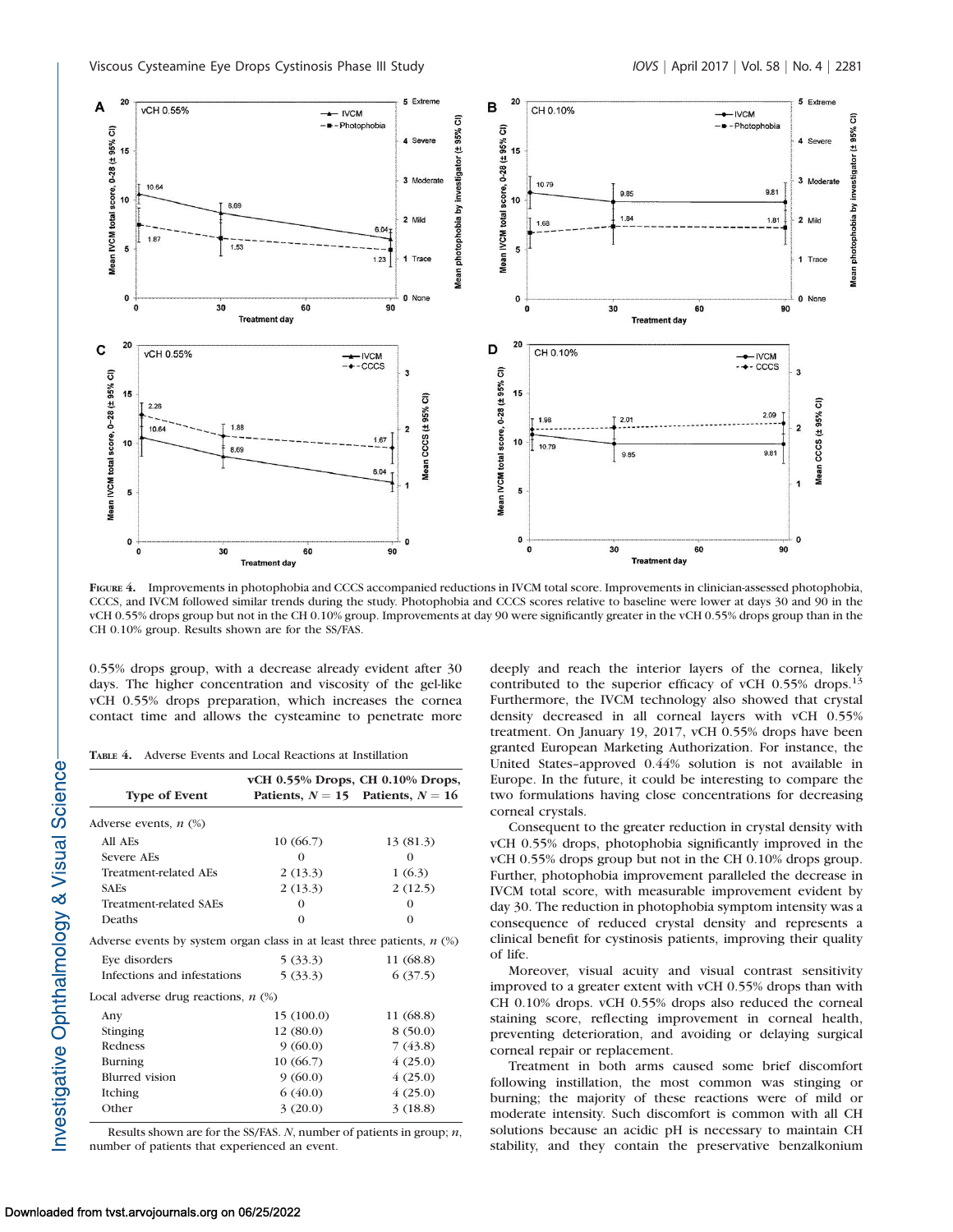|  | TABLE 5. Ocular Safety Evaluation Results at Baseline, Day 30, and Day 90 |  |  |  |  |  |  |
|--|---------------------------------------------------------------------------|--|--|--|--|--|--|
|--|---------------------------------------------------------------------------|--|--|--|--|--|--|

| <b>Measure</b>                                   | $\boldsymbol{n}$ | vCH 0.55% Drops, $N = 30$ | $\boldsymbol{n}$ | CH 0.10% Drops, $N = 32$ |
|--------------------------------------------------|------------------|---------------------------|------------------|--------------------------|
| Visual acuity logMAR scale, mean $\pm$ SD        |                  |                           |                  |                          |
| Baseline                                         | 22               | $0.24 \pm 0.36$           | 29               | $0.16 \pm 0.30$          |
| Absolute change at day 30                        | 22               | $-0.06 \pm 0.11$          | 29               | $-0.02 \pm 0.10$         |
| Absolute change at day 90                        | 22               | $-0.10 \pm 0.15$          | 29               | $-0.07 \pm 0.15$         |
| Visual contrast sensitivity scale, mean $\pm$ SD |                  |                           |                  |                          |
| Baseline                                         | 22               | $0.57 \pm 0.37$           | 29               | $0.44 \pm 0.31$          |
| Absolute change at day 30                        | 22               | $-0.13 \pm 0.17$          | 26               | $-0.03 \pm 0.14$         |
| Absolute change at day 90                        | 22               | $-0.20 \pm 0.27$          | 27               | $-0.14 \pm 0.20$         |
| Corneal staining total score, mean $\pm$ SD      |                  |                           |                  |                          |
| Baseline                                         | 30               | $2.1 \pm 4.4$             | 31               | $0.9 \pm 2.6$            |
| Absolute change at day 30                        | 30               | $-1.6 \pm 3.5$            | 31               | $0.2 \pm 0.8$            |
| Absolute change at day 90                        | 30               | $-1.5 \pm 3.2$            | 31               | $-0.6 \pm 2.5$           |
| Intraocular pressure (mm Hg), mean $\pm$ SD      |                  |                           |                  |                          |
| <b>Baseline</b>                                  | 28               | $15.6 \pm 4.2$            | 23               | $15.1 \pm 2.9$           |
| Day 30                                           | 28               | $15.8 \pm 3.2$            | 24               | $14.8 \pm 2.5$           |
| Day 90                                           | 27               | $15.0 \pm 3.2$            | 24               | $13.0 \pm 3.0$           |

Results shown are for the SS/FAS. N, number of eyes in group;  $n$ , number of eyes analyzed.

chloride, a known irritant. Stinging and burning reactions were more common with vCH 0.55% drops, which may be due to the fivefold higher concentration of CH in vCH 0.55% drops and to the longer corneal residence time of the viscous solution. Some vision blurring accompanied the instillation of the gel-like vCH 0.55% drops, which was to be expected given the viscosity of the solution. These AEs were manageable: no patients in either group discontinued treatment due to local reactions.

The power of the study was based on the high sensitivity of IVCM, which enables precise evaluation of corneal crystal deposits,<sup>11</sup> but it was also sufficient to detect significant differences in crystal density determined by CCCS, crystal depth determined by OCT, and in clinician-assessed photophobia in a limited number of patients.<sup>14</sup> This is an important consideration, given the rarity of cystinosis and the difficulty of recruiting large numbers of these patients in clinical trials. In this clinical study, vCH 0.55% drops were not compared to an equivalent concentration of CH (0.55%) because such a solution was not commercialized anywhere at the time of the study. Other CH formulations available in Europe at the time of the study corresponded to heterogeneous preparations, prepared mainly at hospital pharmacies, which differ in terms of active concentration, excipients, or buffers and did not permit any relevant comparison. Even with the high sensitivity of IVCM, there were still some patients who could not tolerate this corneal contact examination. Nine patients were not examined for the IVCM due to difficulties in complying with the study procedure: the choice was to include patients as young as 2 years old even if it was obvious that they would have difficulties complying with IVCM requirements, such as staying immobile for a few minutes. Nine patients without a IVCM evaluation were a mean age of 7 years (minimum to maximum, 2–12 years), and 23 patients with a IVCM evaluation had a mean age of 21 years (minimum to maximum: 5–62 years).

The efficacy of vCH 0.55% drops in reducing corneal crystal density was demonstrated to be superior to CH 0.10% drops. In addition, the gel-like preparation may be a more preferable, convenient, and effective treatment option. The fewer instillations and storage convenience of vCH 0.55% drops are attractive features that are likely to improve treatment compliance and simplify treatment for cystinosis patients faced

with a lifetime of daily instillations. vCH 0.55% drops significantly reduced photophobia as well, providing patients with measurable relief of one of the principal symptoms of cystinosis. vCH 0.55% drops also appeared to reduce the evidence of corneal complications, and because preventing corneal deterioration is one of the primary goals of treatment, vCH 0.55% drops may delay or prevent the need for corneal repair or replacement.

#### Acknowledgments

The authors thank Kurt Liittschwager (4Clinics, France) for medical writing services.

Supported by Orphan Europe, who participated in the design of the study; in the collection, analysis and interpretation of data; in the writing of the report; and in the decision to submit the article for publication.

Disclosure: H. Liang, Orphan Europe (C); A. Labbé, Orphan Europe (C); J. Le Mouhaër, Orphan Europe (E); C. Plisson, Orphan Europe (E); C. Baudouin, None

# **References**

- 1. Gahl WA, Thoene JG, Schneider JA. Cystinosis. N Engl J Med. 2002;347:111–121.
- 2. Gahl WA, Kuehl EM, Iwata F, Lindblad A, Kaiser-Kupfer MI. Corneal crystals in nephropathic cystinosis: natural history and treatment with cysteamine eyedrops. Mol Genet Metab. 2000;71:100–120.
- 3. Dufier JL, Dhermy P, Gubler MC, Gagnadoux MF, Broyer M. Ocular changes in long-term evolution of infantile cystinosis. Ophthalmic Paediatr Genet. 1987;8:131–137.
- 4. Dureau P, Broyer M, Dufier JL. Evolution of ocular manifestations in nephropathic cystinosis: a long-term study of a population treated with cysteamine. *J Pediatr Ophthalmol* Strabismus. 2003;40:142–146.
- 5. Kaiser-Kupfer MI, Fujikawa L, Kuwabara T, Jain S, Gahl WA. Removal of corneal crystals by topical cysteamine in nephropathic cystinosis. N Engl J Med. 1987;316:775-779.
- 6. Kaiser-Kupfer MI, Gazzo MA, Datiles MB, Caruso RC, Kuehl EM, Gahl WA. A randomized placebo-controlled trial of